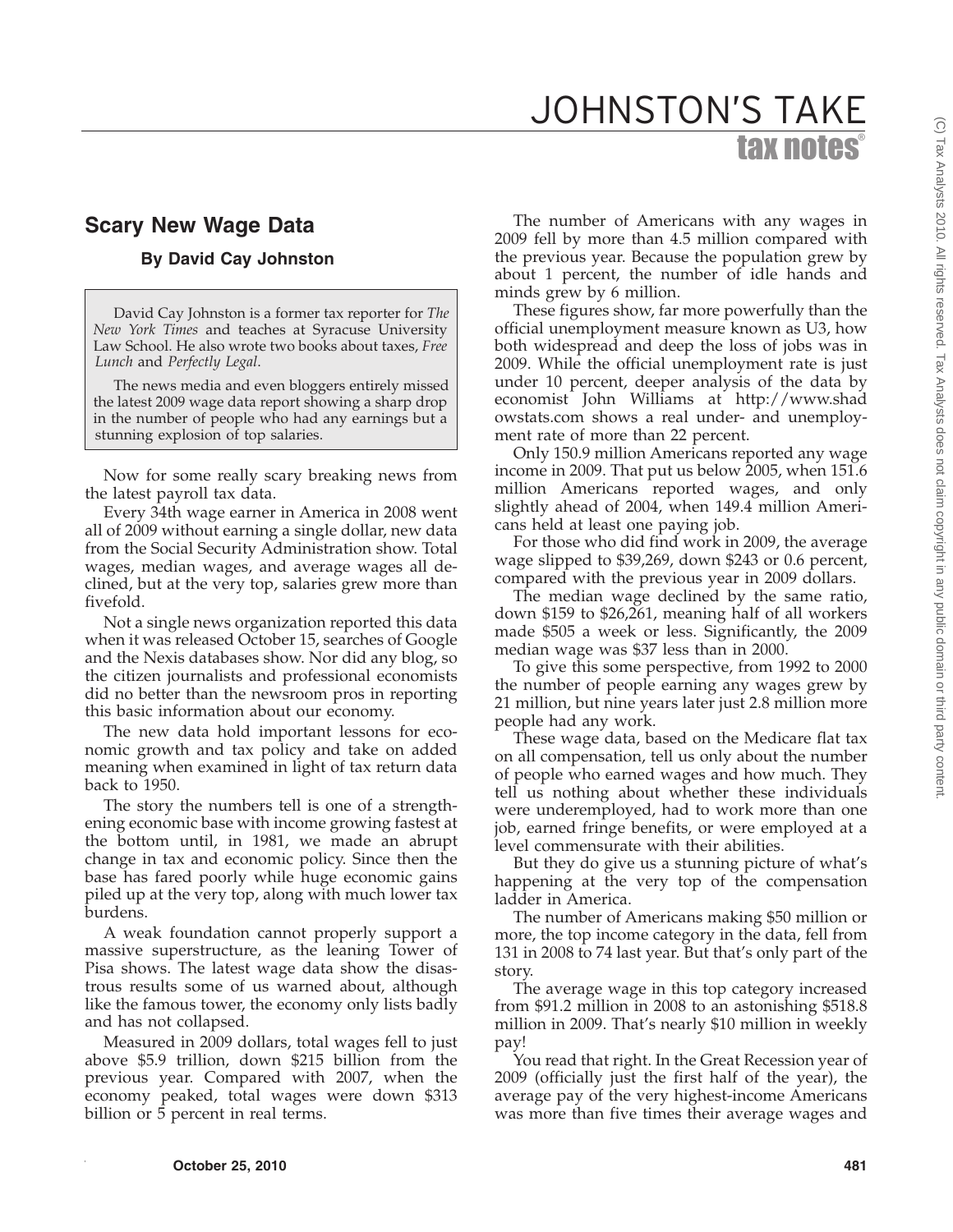

bonuses in 2008. And even though their numbers shrank by 43 percent, this group's total compensation was 3.2 times larger in 2009 than in 2008, accounting for 0.6 percent of all pay. These 74 people made as much as the 19 million lowest-paid people in America, who constitute one in every eight workers.

Back in 1994, when the top category the government reported on was \$20 million or more of compensation, only 25 people were in that rarefied atmosphere, and their average earnings came to just under \$45 million in 2009 dollars.

What does this all mean? It is the latest, and in this case quite dramatic, evidence that our economic policies in Washington are undermining the nation as a whole. We have created a tax system that changes continually as politicians manipulate it to extract campaign donations. We have enabled ''free trade'' that is nothing of the sort, but rather taxsubsidized mechanisms that encourage American manufacturers to close their domestic factories, fire workers, and then use cheap labor in China for products they send right back to the United States. This has created enormous downward pressure on wages, and not just for factory workers.

Combined with government policies that have reduced the share of private-sector workers in unions by more than two-thirds — while our competitors in Canada, Europe, and Japan continue to have highly unionized workforces — the net effect has been disastrous for the vast majority of American workers. And of course, less money earned

from labor translates into less money to finance the United States of America.

This systematic destruction of the working class and middle class has come during an era notable for celebrating the super-rich just for being super-rich. From the *Forbes 400* launch in 1982 and Robin Leach's *Lifestyles of the Rich and Famous* in 1984 to the faux reality of the multiplying *Real Housewives* shows, money voyeurism has grown in tandem with stagnant to falling incomes for the vast majority. There has also been huge income growth at the top and the economic children of income inequality: budget deficits and malign neglect of our commonwealth.

This orgy of money exhibitionism has created a society in which commas — it takes three to be a billionaire — count more than character. We have gone so far down this path that we bailed out bankers, allowing them to keep the untaxed wealth in their deferral accounts and, with a few exceptions, retaining shareholder value, while wiping out investors in General Motors and Chrysler as a condition of their bailouts. And while autoworkers had to take severe pay cuts, bonus time on Wall Street is at new record levels.

The American economy in the three decades before Ronald Reagan's election did not produce a mass audience for celebrating wealth. In that era, books that emphasized character sold better than today.

During the years from 1950 to 1980, the share of total income going to those at the top declined, and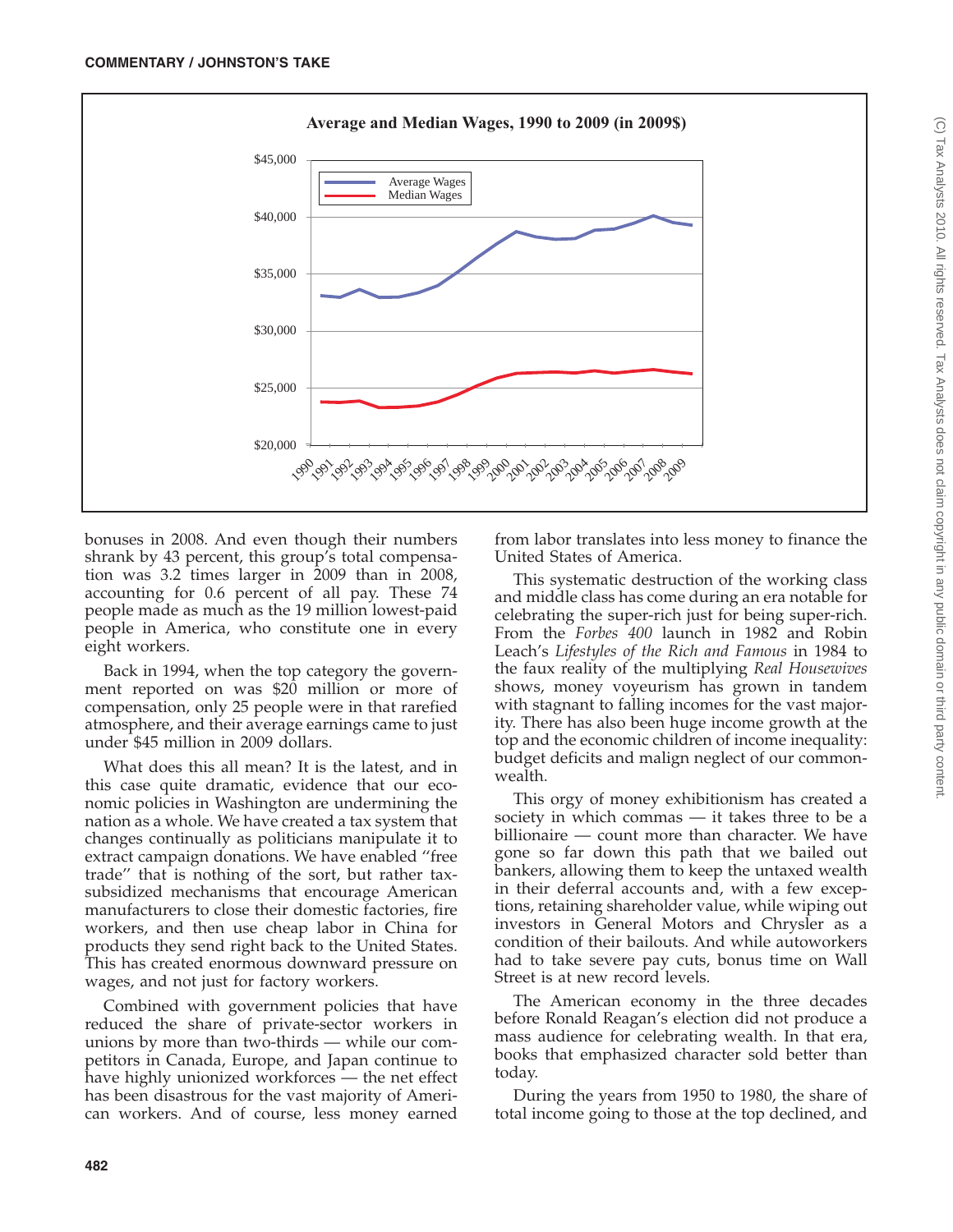the real incomes of the vast majority grew much more quickly than did nearly all incomes at the very top.

In those years, America had the money, and vision, to invest in the future through education, research, and infrastructure.

In nearly three decades of Reaganism, however, we have become a society of mine-here-and-now. Now what we hear from Washington is about today, not tomorrow. War without sacrifice (or a congressional declaration). Savings without interest. More government services while lowering taxes.

In this era, the incomes of the vast majority have barely grown while incomes at the top have soared. Reaganism has trimmed the base of the income ladder while placing a much heavier weight on the top. Narrowing the base while adding weight to the apex does not make a stable structure.

Here are some numbers that may surprise those ages 50 and under, taken from the latest analysis of tax return data by Emmanuel Saez and Thomas Piketty, who have won worldwide praise for their groundbreaking work examining changes in income distribution:

| Bottom 90 Percent Income Share Changes |                                   |  |
|----------------------------------------|-----------------------------------|--|
| 1950                                   | 64.44%                            |  |
| 1980                                   | 65.37%                            |  |
| Change                                 | +0.93 percentage points increase  |  |
| 2008 Change                            | 51.77%                            |  |
| Since 1980                             | -13.59 percentage points decrease |  |

So a three-decade era in which the bottom 90 percent increased their share of all income slightly was followed by a 28-year period at whose end income had fallen sharply. The 2009 data show that it has only gotten worse since then.

While the vast majority must get by on a much smaller share of the national income pie, the reslicing resulted in concentrated benefits at the top. The top 10 percent enjoyed a nearly 40 percent increase in their share of the income pie. But within the top 10 percent, the re-slicing of the income pie between 1980 and 2008 was also heavily weighted to the top.

Those in the 90th to 95th percentile income category saw their income share rise by just 0.24 percentage points. The 95th to 99th income category got 2.43 percentage points more slice of the national income pie.

That means that of the 13.59 percentage points of increased pie going to the top 10 percent of Americans, the top 1 percent earned almost 11 percentage points of it. Now look at how the pie was sliced within the top 1 percent:

| Income Share Gains, in Percentage Points,<br>In 2008 Over 1980 for Top 1% of Earners |                   |                             |                 |
|--------------------------------------------------------------------------------------|-------------------|-----------------------------|-----------------|
| 99 to<br>99.5                                                                        | $99.5$ to<br>99.9 | 99.9 <sub>to</sub><br>99.99 | 99.99 to<br>100 |
| 1 21                                                                                 | 2.73              | 3.23                        | 3.76            |

Notice that as you move to the right, the numbers of taxpayers shrink, but the percentage points grow. The theme: more and more for fewer and fewer.

Income shares tell us about how groups are doing relative to one another. But you can't spend income shares, so let's look at incomes.

From 1950 to 1980, the average income of the bottom 90 percent grew tremendously. Not so since then:

| 1950         | \$17,719 | 1980         | \$30,941 |
|--------------|----------|--------------|----------|
| 1980         | \$30,941 | 2008         | \$31,244 |
| Increase     | \$13,222 | Increase     | \$303    |
| $%$ Increase | 74.6%    | $%$ Increase | $1\%$    |

Had income growth from 1950 to 1980 continued at the same rate for the next 28 years, the average income of the bottom 90 percent in 2008 would have been 68 percent higher, instead of just 1 percent more.

That would have meant an average income for the vast majority of \$52,051, or \$21,110 more than actual 2008 incomes. How different America would be today if the typical family had \$406 more each week — less debt, more savings, and more consumption.

So how about the top? This is where the changes in incomes in these two eras become interesting, very interesting.

What the figures below show is that the closer you got to the top of the ladder in the era from 1950 to 1980, the smaller your relative increase in income, except for the very top, whose gains were slightly more than those of the bottom 90 percent. Since 1980, however, the bottom 90 percent of Americans have seen their incomes go nowhere, while on the highest steps of the income ladder, the further up you are, the greater your gains.

Add in today's decreased number of jobs, and all these data add up to policies that can be described with one word: failed.

Your thoughts? E-mail me at *JohnstonsTake@ tax.org*.

*(Tables continue on next page.)*